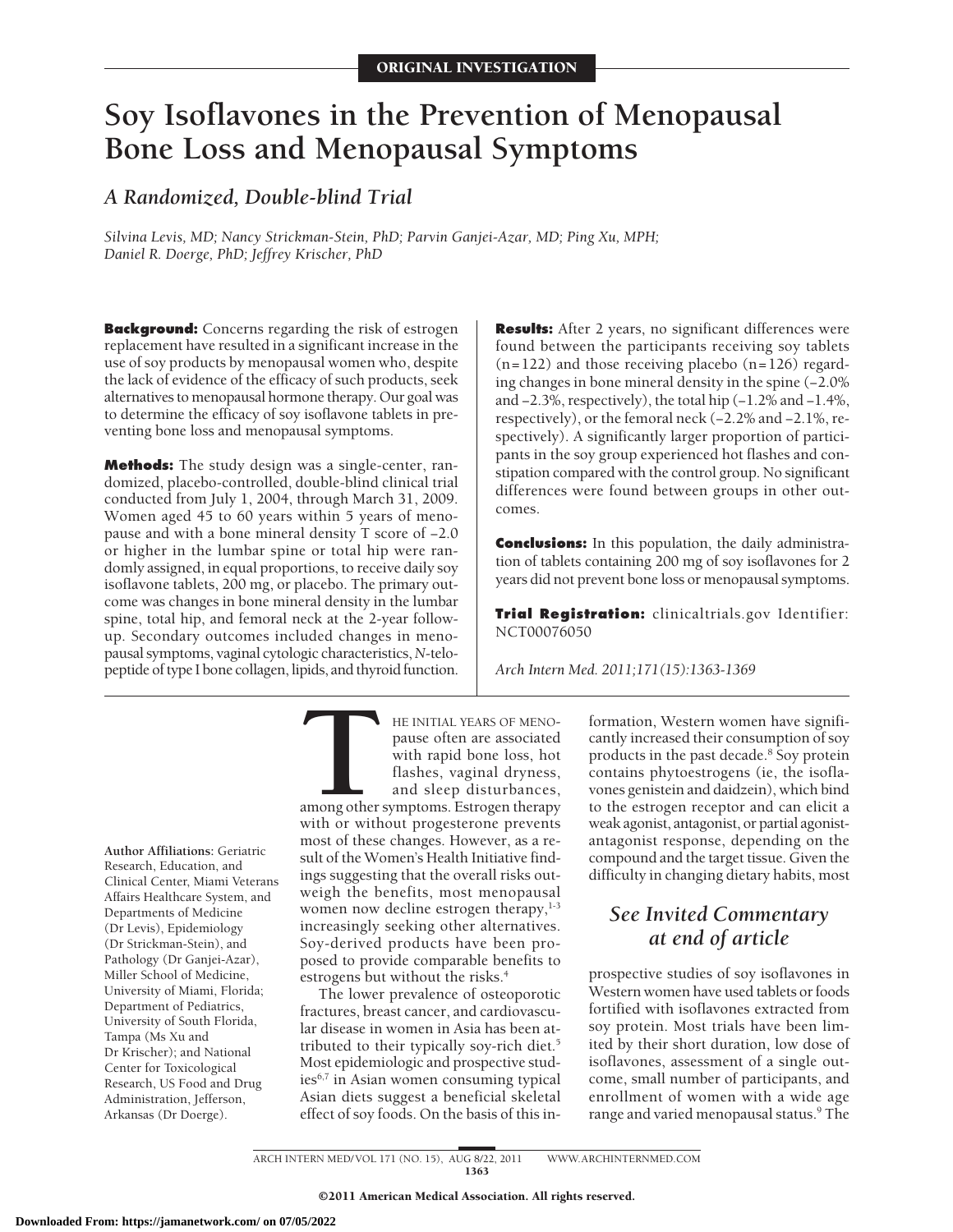objective of the Soy Phytoestrogens As Replacement Estrogen (SPARE) study was to test multiple outcomes in women in the first 5 years of menopause receiving a soy isoflavone dose equivalent to approximately 2 times the highest intake through food sources in typical Asian diets, thus ensuring an effective dose. We hypothesized that a 2-year intervention with a daily intake of 200 mg of soy isoflavones would preserve bone mineral density (BMD), maintain vaginal estrogenization, and prevent hot flashes.

#### **METHODS**

#### **DESIGN OVERVIEW**

The SPARE study, a single-site, parallel group, double-blind, randomized, placebo-controlled clinical trial was conducted from July 1, 2004, through March 31, 2009.10 The study protocol was approved by the University of Miami's Human Subject Research Office. All participants provided written informed consent.

#### **STUDY PARTICIPANTS**

The study targeted women ages 45 to 60 years who had been menopausal for 1 to 5 years or for 6 to 12 months and had a follicle-stimulating hormone level of 40 mIU/mL or greater (to convert to international units per liter, multiply by 1). Participants were recruited from the South Florida area by direct mailings, posters, and presentations to community organizations. Potential participants were prescreened in a telephone interview; those who passed the interview were scheduled for a clinic screening visit. Women were not eligible to participate if they had osteoporotic fractures, a BMD T score in the lumbar spine or total hip of less than −2.0, body mass index (calculated as weight in kilograms divided by height in meters squared) of 32 or higher, abnormal mammogram findings, or cancer in the past 10 years (except for skin cancer) or were taking bone active drugs, corticosteroids, or herbal products. Those receiving menopausal hormone therapy since menopause were allowed into the study if they had discontinued the therapy for at least 6 months.

#### **RANDOMIZATION AND INTERVENTION**

Eligible participants were given a supply of placebo tablets and asked to return in 4 weeks. Of those who returned, participants who had taken at least 80.0% of the prescribed pills and still met eligibility criteria were randomly assigned in equal proportions to receive 200 mg of isoflavones extracted from soy protein, in 4 tablets of 50 mg each (Novasoy; Archer Daniels Midland Company, Decatur, Illinois), or identical placebo tablets daily for 2 years. Women were instructed to take the study drug in the morning before breakfast. Adherence to study medication was calculated by pill count at each visit. Participants and study personnel who administered interventions and assessed outcomes were masked to treatment assignment.

To ensure sufficient calcium intake, participants whose daily calcium intake was less than 500 mg received supplements of calcium, 1000 mg, plus cholecalciferol, 400 IU, and those who had a daily calcium intake between 500 and 1000 mg received a daily supplement of calcium, 500 mg, plus cholecalciferol, 200 IU.

#### **STUDY OUTCOMES AND FOLLOW-UP**

The primary objectives of the study were to determine whether daily intake of 200 mg of soy isoflavones in tablet form prevents the rapid bone loss associated with the initial menopausal years, as measured by the BMD of the lumbar spine, the total hip, and the femoral neck compared with placebo. Secondary objectives included the examination of changes in *N*telopeptide of type I bone collagen (NTx), menopausal symptoms, vaginal estrogenization, serum lipids, thyrotropin, and thyroid peroxidase autoantibodies. All outcomes were assessed at baseline and 12 and 24 months.

Dual-energy x-ray absorptiometry scans were performed using a Lunar Prodigy Densitometer (GE Lunar Medical Systems, Madison, Wisconsin). Menopausal symptoms were assessed using the Women's Health Questionnaire, which inquires about the frequency of 35 menopausal symptoms.<sup>11</sup> The degree of vaginal estrogenization was determined by calculating the Vaginal Maturation Value (VMV) score from cytology samples obtained from the vaginal wall using Surepath kits (InSure Vision Technologies LLC, Sherman Oaks, California). The VMV is a quantitative analysis reflecting hormonal action on the vaginal epithelium; scores can vary from 0, when only parabasal cells are present, as in the case of atrophic specimens, to 100, for specimens that contain only superficial cells, reflecting a mature specimen.12 Total isoflavones (ie, genistein, daidzein, and equol) were tested in a fasting spot urine sample using the liquid chromatography tandem mass spectrometry (LC/MS/MS) isotope dilution method.13 *N*-telopeptide of type I bone collagen was measured in a fasting second-morning urine sample by enhanced chemiluminescence. Triglycerides and highdensity lipoprotein cholesterol levels were measured by spectrophotometry, and the low-density lipoprotein cholesterol level was calculated. Thyrotropin and thyroid peroxidase autoantibodies were measured by immunoassay and serum ultrasensitive estradiol via LC/MS/MS; 25-hydroxyvitamin D was measured at baseline and 24 months using an immunochemiluminometric assay (DiaSorin LIAISON; DiaSorin Inc, Stillwater, Minnesota), which measures total 25-hydroxyvitamin D.

Safety measurements included determination of serum comprehensive metabolic panel, complete blood cell count, and mammograms, which were performed at baseline and annually thereafter. If BMD at the spine or hip decreased by 8.0% or more from baseline or between visits or a participant reached a T score of −2.5 or less, as confirmed by a repeat scan, the participant was advised regarding approved therapies for osteoporosis. The Data and Safety Monitoring Committee reviewed unmasked data every 6 months.

#### **STATISTICAL ANALYSIS**

The sample size and power calculation was based on testing the primary hypothesis that soy isoflavone tablets prevent bone loss, as assessed by BMD, among women in the early years of menopause. The trial tested the hypothesis that treatment with soy isoflavone tablets maintains BMD values at 2-year follow-up (ie, no additional bone loss) compared with placebo. On the basis of the data provided by the manufacturer, the mean (SD) BMD in women 50 years of age without intervention is 1.149 (0.120) g/cm<sup>2</sup>. Women were expected to experience 4.0% to 7.0% bone loss in the first 2 years of menopause.<sup>14-16</sup> Thus, with a sample size of 130 in each group (2-tailed,  $\alpha = .05$ ), the study has a greater than 80% power to detect a 4.0% or greater difference in BMD of the lumbar spine with the assumption that the control group will lose 4.0% to 5.0% bone mass. Assuming a 15.0% attrition rate, the target total sample size was 306. The changes in BMD were compared between the treatment groups by a 2-sample *t* test.

For comparing baseline characteristics between 2 treatment groups, the categorical variables were analyzed via the Pearson  $\chi^2$  test or the Fisher exact test if the cell count was less

ARCH INTERN MED/ VOL 171 (NO. 15), AUG 8/22, 2011 WWW.ARCHINTERNMED.COM 1364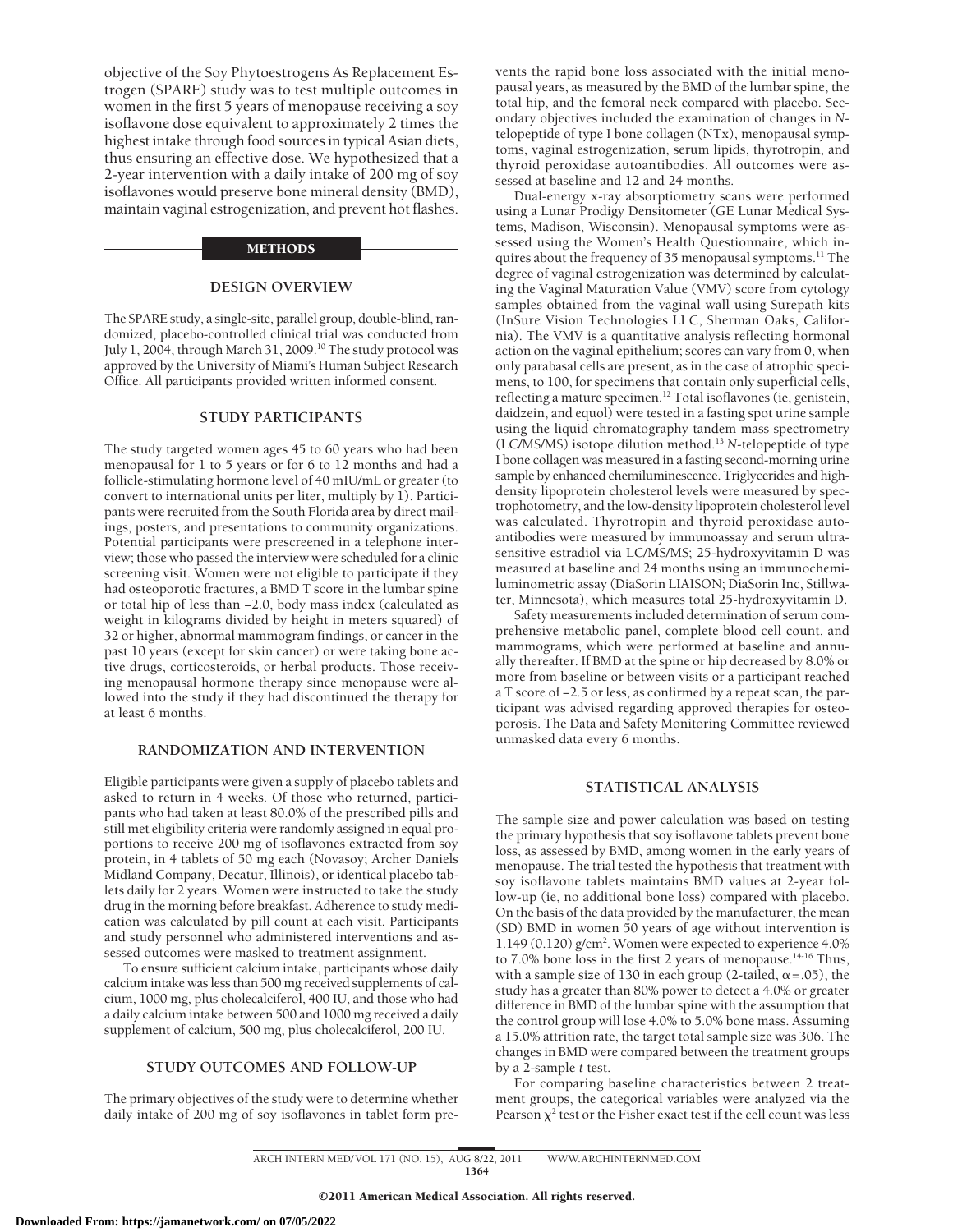than 5; the continuous variables were analyzed via *t* test for differences in means or by Wilcoxon rank sum test for differences in medians. To test the hypothesis that soy isoflavones decrease the number of menopausal symptom incidents in menopausal women, a generalized linear model was fitted to the data using a logarithm canonic link. The number of hot flashes was treated as the dependent variable with Poisson distribution in the model. Treatment vs placebo was included as an indicator variable. Covariates included demographic and pertinent clinical variables (eg, use of antidepressants and/or sleep aids). Statistical significance was considered when the 2-sided test  $P < 0.05$ , without multiple testing corrections. All analyses were performed using SAS statistical software, version 9.2 (SAS Institute Inc, Cary, North Carolina).

For vaginal cytologic characteristics,  $\chi^2$  tests were used to compare the percentages of basal, intermediate, and superficial squamous cells or VMV between treatment group and controls at a given point of time. For the description of the data, the association of covariates with the VMV at a given point of time was assessed using logistic regression models.

A random-effects model based on an unstructured covariance matrix was used to analyze the effect of the treatment on BMD and other outcomes. Potential confounding factors and effect modifiers discussed herein were adjusted for in the models.

#### **RESULTS**

#### **STUDY PARTICIPANTS AND TREATMENT**

Of the 524 women who were screened in clinic, 276 dropped out during the screening process or failed to meet the study eligibility criteria (**Figure 1**). A total of 248 women were eligible and underwent randomization; 122 were assigned to receive soy isoflavone tablets and 126 to receive placebo. Baseline characteristics of the study population have been previously described and were similar between the 2 groups except regarding age (**Table 1**).10 At baseline, 128 participants (51.6%) had 25 hydroxyvitamin D levels less than 20 ng/mL, 61 (24.6%) in the soy group and 67 (27.0%) in the placebo group. In both treatment arms, more than 60% of participants were white Hispanic. Overall, 66 participants (26.6%) were lost to follow-up during the study, 23 (18.8%) in the soy isoflavone group and 43 (34.1%) in the placebo group (*P*=.008). The demographic characteristics and baseline BMD of participants who were lost to follow-up and those who reached the last study visit did not differ.

The adequacy of masking was assessed by asking participants at their last visit whether they believed they were taking soy isoflavones or placebo tablets. Among the 182 women who finished the study, 172 (94.5%) completed the survey; of the women who responded to that question, 30 of 95 (31.6%) in the soy isoflavone group and 23 of 77 (29.9%) in the placebo group believed they were taking phytoestrogen (*P*=.81).

The mean adherence rate among the participants who continued taking study medication throughout the trial was 88.2% and not significantly different between groups. Among the 182 women who completed the study, 23 (12.6%) stopped taking study medication but completed all or most outcome assessments: 11 (11.2%) in



**Figure 1.** Disposition of participants from screening to study completion. Women responding to advertisements for the study were screened in clinic for study eligibility. Main study exclusion criteria were menopause for more than 5 years, bone mineral density T score less than −2.0, and use of bone active medications.

the soy isoflavone group and 12 (15.6%) in the placebo group. Two participants discontinued the use of study medication after a serious adverse event unrelated to the study medication or procedures; the remainder started taking estrogens or soy products or cited personal reasons.

Each 200-mg dose of soy isoflavone contained, on average, 91 mg of genistein and 103 mg of daidzein. The total isoflavone daily dose ranged from 2.05 to 4.50 mg/kg of body weight. Analysis using LC/MS/MS of the total isoflavone content of the isoflavone tablets from the single lot at the beginning and at the end of the study showed 97% and 87% of the label amount, respectively.<sup>10</sup> The placebo tablets contained undetectable isoflavones.

#### **STUDY OUTCOMES**

Changes in BMD, NTx, VMV, blood test results, and responses to the Women's Health Questionnaire are given in **Table 2**. During 2 years, no significant differences were found between the women in the soy isoflavone group and in the placebo group regarding changes in spinal BMD (−2.0%; 95% confidence interval [CI], [−2.6% to −1.4%]; and −2.3% [−3.1% to −1.5%], respectively), total hip BMD (−1.2% [−1.6% to −0.7%]; and −1.4% [−2.0% to −0.9%], respectively), femoral neck BMD (−2.2% [−2.7% to −1.6%]; and −2.1% [−2.7% to −1.5%], respectively), or NTx (1.4% [−9.8% to 12.6%]; and −0.2% [−4.9% to 4.5%]; respectively). Results were comparable after those who had discontinued use of the study drug were excluded from the analyses. Subgroup analyses according to race/ethnicity, baseline BMI, estradiol and 25-hydroxyvitamin D serum levels, and whether the women were equol producers or not did not show differences between the groups except among the partici-

ARCH INTERN MED/ VOL 171 (NO. 15), AUG 8/22, 2011 WWW.ARCHINTERNMED.COM 1365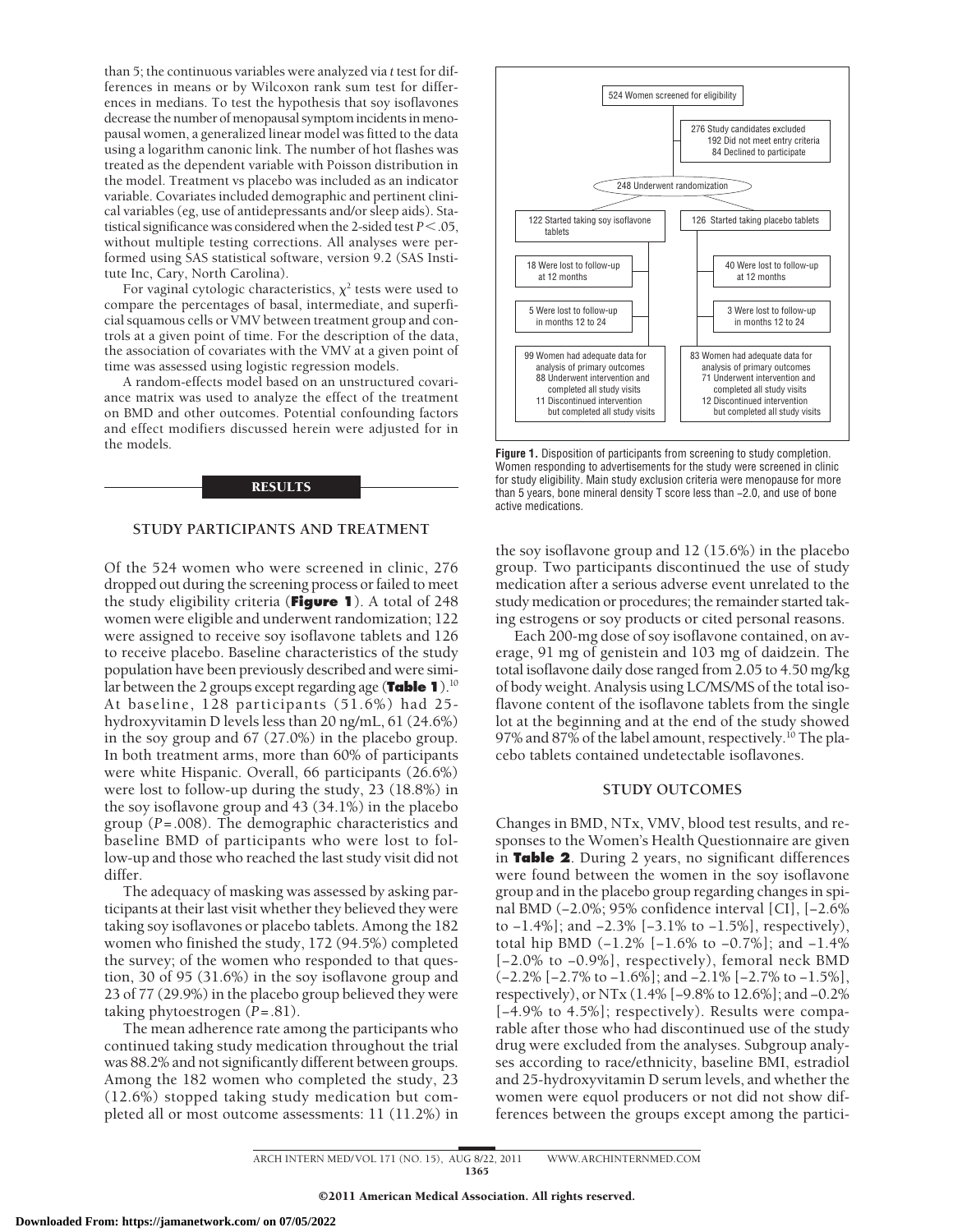#### **Table 1. Demographic Baseline Characteristics of Study Participants<sup>a</sup>**

|                                         | Group, $No.$ $(\%)$                     |                               |  |  |  |
|-----------------------------------------|-----------------------------------------|-------------------------------|--|--|--|
| <b>Characteristic</b>                   | Sov<br><b>Isoflavone</b><br>$(n = 122)$ | <b>Placebo</b><br>$(n = 126)$ |  |  |  |
| Age, y                                  | 53(3.3)                                 | 52 $(3.3)^b$                  |  |  |  |
| Race or ethnic group, No. (%)           |                                         |                               |  |  |  |
| <b>White Hispanic</b>                   | 76 (62.3)                               | 88 (69.8)                     |  |  |  |
| White non-Hispanic                      | 33(27.0)                                | 23(18.3)                      |  |  |  |
| <b>Black</b>                            | 12(9.8)                                 | 12(9.5)                       |  |  |  |
| Other                                   | 1(0.8)                                  | 3(2.4)                        |  |  |  |
| Educational level, y                    | 14.8(3.1)                               | 14.3(3.4)                     |  |  |  |
| Weight, kg                              | 60.8(19.8)                              | 62.9 (19.9)                   |  |  |  |
| Body mass index <sup>c</sup>            | 25.9(3.2)                               | 26.6(3.3)                     |  |  |  |
| Bone mineral density, g/cm <sup>2</sup> |                                         |                               |  |  |  |
| Lumbar spine                            | 1.146(0.125)                            | 1.132(0.124)                  |  |  |  |
| Total hip                               | 0.990(0.110)                            | 0.982(0.104)                  |  |  |  |
| Femoral neck                            | 0.940(0.119)                            | 0.937(0.100)                  |  |  |  |
| T score, No. $(\%)$                     |                                         |                               |  |  |  |
| Lumbar spine $\geq -1.0$                | 91 (74.6)                               | 84 (66.7)                     |  |  |  |
| Lumbar spine $<-1.0$ to<br>$> -2.0$     | 28(23.0)                                | 35(27.8)                      |  |  |  |
| Total hip $\ge -1.0$                    | 102(83.6)                               | 106(84.1)                     |  |  |  |
| Total hip $<-1.0$ to $>-2.0$            | 17(13.9)                                | 18 (14.3)                     |  |  |  |
| NTx, nM BCE/mM CR                       | 50.2(22.1)                              | 46.9 (20.2)                   |  |  |  |
| 25-Hydroxyvitamin D, ng/mL              | 22.6(7.3)                               | 22.7(7.4)                     |  |  |  |
| Serum estradiol, pg/mL                  | 13.9(21.1)                              | 18.9 (30.2)                   |  |  |  |
| Total isoflavones in urine.<br>pmol/µL  | 2.0(6.1)                                | 1.1(1.5)                      |  |  |  |

Abbreviations: BCE, bone collagen equivalents; CR, creatinine; NTx, *N*-telopeptide of type I bone collagen.

SI conversion factor: To convert estradiol to picomoles per liter, multiply

<sup>a</sup> Data are presented as mean (SD) unless otherwise indicated.

Percentages may not total 100 because of rounding.<br><sup>b</sup> *P* = .04.<br><sup>c</sup>Calculated as weight in kilograms divided by height in meters squared.

pants who had baseline 25-hydroxyvitamin D levels lower than 20 ng/mL; those in the placebo group had a significantly greater decrease in spinal BMD compared with those in the soy group. The mean (SD) change was −0.030 (0.036) g/cm2 in the placebo group and −0.013 (0.030)  $g/cm<sup>2</sup>$  ( $P=.03$ ) in the treatment group or a decrease in spinal BMD of −3.0% and −1.3%, respectively (**Figure 2**).

Overall, 176 women reported 1 or more menopausal symptom at baseline. The most common menopausal symptoms were hot flashes (50.0%), night sweats (37.9%), insomnia (37.1%), loss of libido (37.1%), and vaginal dryness (31.0%). The number of menopausal symptoms was comparable between both groups at baseline and at the end of study except for that of hot flashes. At the end of the study, 48.4% of women in the soy isoflavone group and 31.7% in the placebo group reported having hot flashes (*P*=.02). At baseline, participants in the soy isoflavone and placebo groups had similar VMVs, both in the hypoestrogenic range (ie,  $<$ 50). No significant changes were found in VMV between baseline and 2-year follow-up in either group. Also, no significant differences were found between groups in changes in total cholesterol, triglycerides, or thyrotropin levels or the number of women with positive thyroid peroxidase autoantibodies test results.

#### **LABORATORY VALUES**

Laboratory values remained stable during the study in both groups. At baseline, 47.2% of participants had low but measurable isoflavone concentrations in urine and those participants were equally distributed among treatment arms (Table 1). At study end, mean total urinary isoflavones had increased by 56.5 pmol/µL in the women in the soy isoflavone group and by 2.9 pmol/µL in the placebo group (*P*=.001). A total of 27 women (27.3%) who completed the study in the soy isoflavone group were equol producers, as defined by any measurable amount of urinary equol at the end of the trial.

## **ADVERSE EVENTS**

Almost all participants reported adverse events, which were roughly equally distributed between both groups (**Table 3**). No significant differences were found between groups in the rates of any of the reported adverse effects except constipation. A marginally significantly higher number of women taking soy isoflavones reported constipation compared with women taking placebo (31.2% vs 20.6%, *P*=.06). Vaginal bleeding was reported as an adverse event by 13.9% of women in the soy isoflavone group and 14.3% in the placebo group.

Twelve serious adverse events were reported after randomization: 9 in women assigned to the soy isoflavone group and 3 in women assigned to the placebo group (**Table 4**). Seven women in the soy group and 1 woman in the placebo group reported fractures (*P*=.03). All fractures were associated with a traumatic event and were not considered to be osteoporotic fractures.

### **COMMENT**

In this 2-year randomized trial, we found that tablets containing 200 mg of isoflavones extracted from soy protein administered once daily were not superior to placebo in preventing bone loss or in reducing bone turnover or menopausal symptoms in women in the first 5 years of menopause. Although it has been suggested that individuals who have equol-producing intestinal bacteria are more likely to benefit from soy food consumption than those who do not, our subgroup analyses indicated no benefit in women who were equol producers.17 Mean 25-hydroxyvitamin D levels at baseline and 24 months were comparable among treatment arms. Post hoc analyses revealed that the rate of spinal bone loss during 2 years was smaller in those receiving soy isoflavones than in those taking placebo only among those participants who had baseline 25-hydroxyvitamin D levels less than 20 ng/mL.

With the exception of age, baseline characteristics of the participants were similar. The age difference was statistically significant but small and unlikely to have any effect on the results. A significant difference was observed in dropouts between the treatment groups; however, this is not an indication that the women taking soy isoflavone tablets were experiencing some type of favorable effect from the intervention because we were unable to objectively document any benefit and a similar

ARCH INTERN MED/ VOL 171 (NO. 15), AUG 8/22, 2011 WWW.ARCHINTERNMED.COM 1366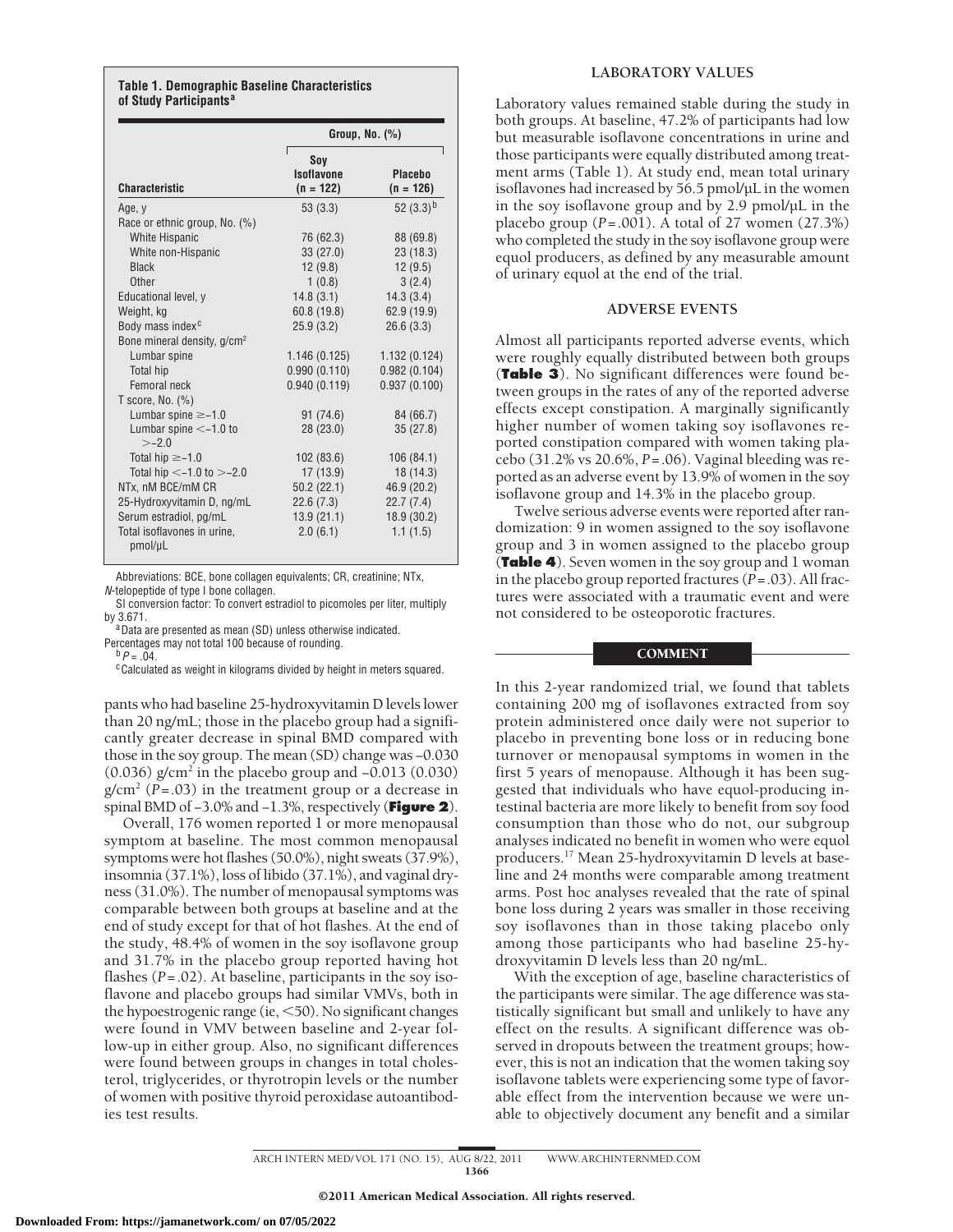#### **Table 2. Changes in Primary and Secondary Outcome Measures**

|                                          |     | <b>Baseline to Year 1</b>  |     |                 |     | <b>Baseline to Year 2</b> |     |                 |
|------------------------------------------|-----|----------------------------|-----|-----------------|-----|---------------------------|-----|-----------------|
|                                          |     | Soy Isoflavone             |     | <b>Placebo</b>  |     | Soy Isoflavone            |     | <b>Placebo</b>  |
| <b>Measure</b>                           | No. | Mean (SE)                  | No. | Mean (SE)       | No. | Mean (SE)                 | No. | Mean (SE)       |
| Primary outcomes                         |     |                            |     |                 |     |                           |     |                 |
| Lumbar spine BMD, $q/cm^2$               | 102 | $-0.011(0.003)$            | 85  | $-0.011(0.003)$ | 97  | $-0.020(0.003)$           | 80  | $-0.023(0.004)$ |
| Total hip BMD, g/cm <sup>2</sup>         | 102 | $-0.006(0.002)$            | 85  | $-0.007(0.002)$ | 97  | $-0.012(0.002)$           | 80  | $-0.014(0.003)$ |
| Femoral neck BMD, g/cm <sup>2</sup>      | 102 | $-0.008(0.002)$            | 85  | $-0.010(0.004)$ | 97  | $-0.022(0.004)$           | 80  | $-0.021(0.003)$ |
| Secondary outcomes                       |     |                            |     |                 |     |                           |     |                 |
| NTx, nM BCE/mM CR                        | 98  | $-0.63(2.22)$              | 81  | 1.67(1.95)      | 96  | 1.40(5.65)                | 79  | $-0.23(2.35)$   |
| <b>Vaginal Maturation Value</b>          | 81  | $-0.18(1.97)$              | 71  | 2.29(3.31)      | 76  | 0.20(2.53)                | 66  | $-1.78(2.86)$   |
| Women's Health Questionnaire             | 92  | 0.08(0.54)                 | 75  | $-0.37(0.67)$   | 93  | $-0.73(0.54)$             | 74  | $-0.34(0.77)$   |
| Laboratory values                        |     |                            |     |                 |     |                           |     |                 |
| Total urinary isoflavones, pmol/µL       | 97  | 87.76 (14.95) <sup>a</sup> | 84  | 7.73(7.25)      | 97  | 56.49 $(10.44)^a$         | 86  | 2.95(1.47)      |
| Serum estradiol, pg/mL                   | 97  | 0.88(1.98)                 | 84  | $-0.66(5.17)$   | 97  | $-3.23(2.47)$             | 80  | $-9.18(3.36)$   |
| 25-Hydroxyvitamin D, ng/mL               |     | <b>NA</b>                  |     | <b>NA</b>       | 97  | 2.90(0.64)                | 80  | 2.94(0.72)      |
| Thyrotropin, mIU/L                       | 96  | 0.32(0.08)                 | 81  | $-0.15(0.78)$   | 93  | 0.04(0.08)                | 75  | $-0.61(0.81)$   |
| White blood cells, cells/mm <sup>3</sup> | 96  | $-0.42(0.10)$              | 81  | $-0.45(0.11)$   | 93  | $-0.18(0.14)$             | 75  | $-0.15(0.14)$   |
| Neutrophils, cells/mm <sup>3</sup>       | 96  | $-1.98(0.79)$              | 81  | $-0.50(0.78)$   | 93  | $-0.57(0.89)$             | 75  | 0.49(0.94)      |
| Lymphocytes, cells/mm <sup>3</sup>       | 96  | 1.56(0.71)                 | 81  | 0.44(0.72)      | 93  | $-0.19(0.79)$             | 75  | $-0.84(0.76)$   |

Abbreviations: BCE, bone collagen equivalents; BMD, bone mineral density; CR, creatinine; NA, not applicable; NTx, *N*-telopeptide of type I bone collagen. SI conversion factors: To convert estradiol to picomoles per liter, multiply by 3.671; 25-hydroxyvitamin D to nanomoles per liter, multiply by 2.496; and white blood cells, neutrophils, and lymphocytes to number of cells  $\times$ 10<sup>9</sup> per liter, multiply by 0.001.<br><sup>a</sup>*P*<.001.



**Figure 2.** Mean percentage change in spinal bone mineral density (BMD) during the 2-year study period in the participants with baseline 25-hydroxyvitamin D levels less than 20 ng/mL.

proportion of participants in both arms believed they were in the active arm. Furthermore, hot flashes were more common in the soy group, suggesting a possible antagonistic effect or a strong placebo effect, which has been thoroughly documented in interventions for menopausal symptoms.<sup>18</sup> No significant differences were found between treatment groups in other menopausal symptoms or in vaginal cytologic characteristics.

The type of isoflavone used was similar to the one contained in many soy tablets commonly available in the United States. The study was designed to provide a dose of soy isoflavones about twice the amount of soy isoflavones ingested from food sources in a typical Asian diet and thus to ensure an effective dose.<sup>19</sup> The intervention was considered benign because no abnormalities in laboratory results or significant severe adverse events were

#### **Table 3. Number (Percentage) of Women With Adverse Events<sup>a</sup>**

|                                     | Group, No. (%)                        |                             |  |  |
|-------------------------------------|---------------------------------------|-----------------------------|--|--|
| <b>Adverse Event</b>                | Soy<br><b>Isoflavone</b><br>$(n=122)$ | <b>Placebo</b><br>$(n=126)$ |  |  |
| Abdominal bloating                  | 64 (52.5)                             | 54 (42.9)                   |  |  |
| Headache                            | 54 (44.3)                             | 43 (34.1)                   |  |  |
| Hair loss                           | 39 (32.0)                             | 43 (34.1)                   |  |  |
| Dry mouth                           | 35(28.7)                              | 37 (29.4)                   |  |  |
| Constipation                        | 38(31.1)                              | 26 $(20.6)^{b}$             |  |  |
| <b>Breast tenderness</b>            | 31(25.4)                              | 30(23.8)                    |  |  |
| Edema of the lower extremities      | 19 (15.6)                             | 19(15.1)                    |  |  |
| Vaginal bleeding                    | 17(13.9)                              | 18 (14.3)                   |  |  |
| Anorexia                            | 21(17.2)                              | 12(9.5)                     |  |  |
| Abnormal mammogram results          | 9(7.4)                                | 6(4.8)                      |  |  |
| Joint tenderness                    | 6(4.9)                                | 7(5.6)                      |  |  |
| Tenderness of the lower extremities | 3(2.5)                                | 9(7.1)                      |  |  |
| Upper respiratory tract infect      | 7(5.7)                                | 5(4.0)                      |  |  |
| Urinary tract infection             | 7(5.7)                                | 5(4.0)                      |  |  |
| Hypertension                        | 5(4.1)                                | 5(4.0)                      |  |  |

a Participants with any adverse event: soy isoflavone group, 121 (99.2); placebo group: 122 (96.8). <sup>b</sup>*P*=.06.

reported pertaining to the intervention. Similar to other soy studies,<sup>20</sup> our participants in the soy arm reported more gastrointestinal adverse effects than those taking placebo.

Three recent meta-analyses $21-23$  of the effect of soy isoflavones on menopausal bone loss report contradictory results, although these reports did not include all the same original studies, which is a common occurrence.<sup>24</sup> One included studies conducted in Western women only, and 2 reported on studies in Asian and Western women.

ARCH INTERN MED/ VOL 171 (NO. 15), AUG 8/22, 2011 WWW.ARCHINTERNMED.COM 1367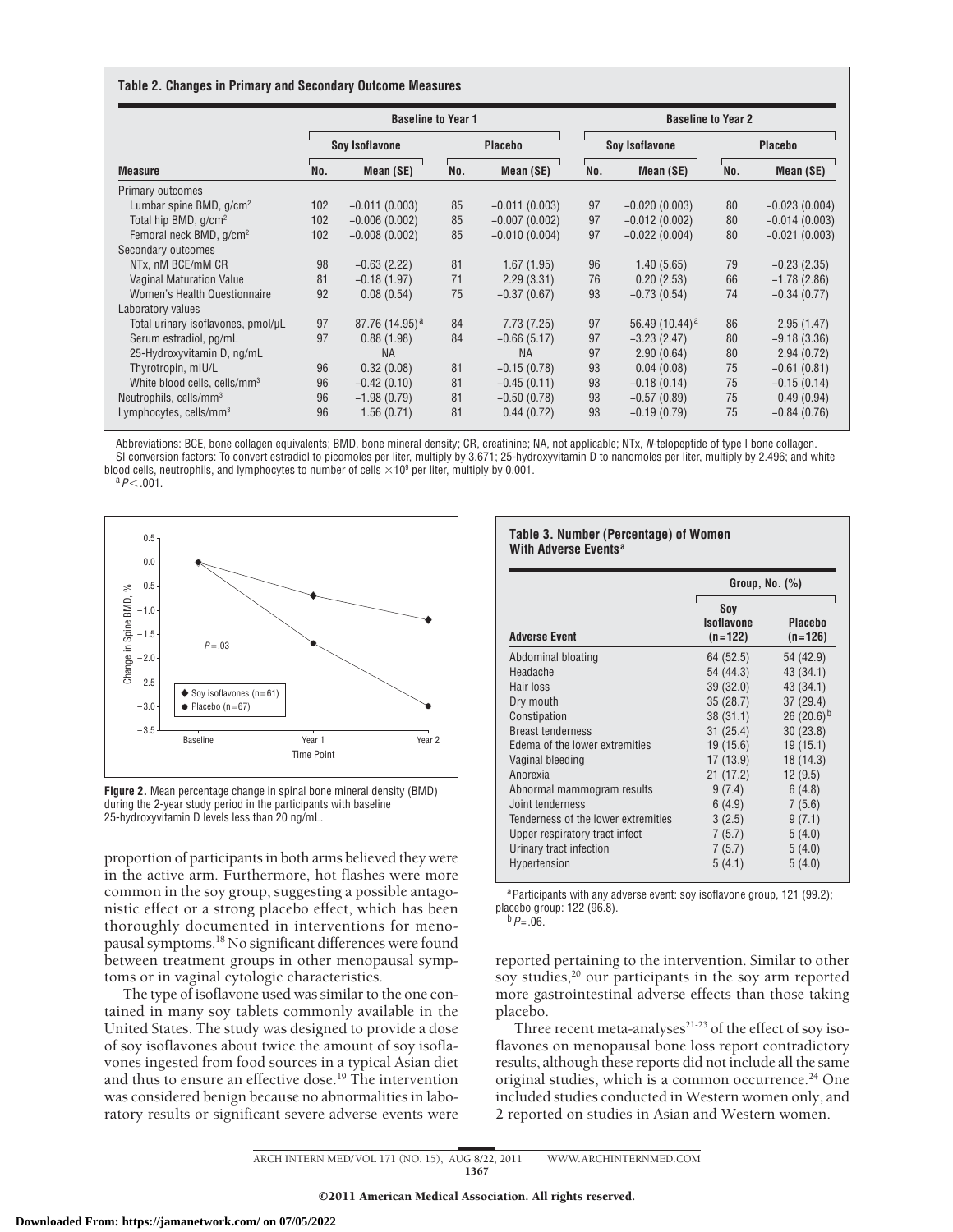|                             | Group, No. $(\%)$                  |                             |
|-----------------------------|------------------------------------|-----------------------------|
| <b>Events</b>               | <b>Soy Isoflavone</b><br>$(n=122)$ | <b>Placebo</b><br>$(n=126)$ |
| <b>Breast cancer</b>        | 1(0.8)                             | 1(0.8)                      |
| Leukemia                    | 1(0.8)                             | 1(0.8)                      |
| <b>Fracture<sup>a</sup></b> | 7(5.7)                             | 1 $(0.8)^{b}$               |

<sup>a</sup> All were considered to be traumatic fractures.

 $b$   $P = .03$ .

Our findings are comparable to the results of 2 recent studies of a lower dose of soy isoflavone (ie, 120 mg) in menopausal women that failed to show any significant effect in turnover markers or BMD of the spine, the total hip, or the femoral neck.25,26 However, a multicenter Italian trial in menopausal women using the single isoflavone genistein, at approximately half the genistein dose found in our intervention, showed a considerable protective effect on bone. After 2 years, those receiving daily tablets containing 54 mg of genistein had a 5.8% and 5.2% increase in lumbar spine and femoral neck BMD, respectively, and the participants taking placebo experienced a 6.3% and 5.3% loss at those same skeletal sites.<sup>20</sup> The discrepancy in results could be explained by the type of intervention and differences in rates of bone loss among the 2 study populations.

Limitations of our study include a dropout rate that was higher than expected and significantly higher in the placebo group. Also, although a reduced sample size may have caused power loss, the baseline characteristics of participants did not differ largely between those who dropped out and those who remained; thus, the bias due to loss of follow-up was unlikely. The strengths of our study are that the dose of soy isoflavones given to our cohort individuals is the highest tested in a randomized controlled trial, to our knowledge; also, we observed a high adherence rate to the study drug.

The small amount of bone loss in our control group, 2.3% in the lumbar spine and 2.1% in the femoral neck, might have precluded us from detecting any treatment effect. This rate was slightly smaller than that reported in women in the first 4 years of menopause and in the placebo group in the Italian study.<sup>20,27</sup> In white, black, and Asian women, ethnicity, body weight, change in body weight, and smoking status play a significant role in the rate of menopausal bone loss, but risk factors for rapid menopausal bone loss have not been studied in Hispanic women.28 The participants in our study, who were mostly white non-Hispanic, might have had attributes that made them less susceptible to bone loss. The role of body weight is particularly important because rates of bone loss are 35% to 55% slower in women with higher body weight.<sup>28</sup> Most women in our study were overweight (ie, had a BMI of 20.0 to 29.9). Alternatively, despite having baseline 25-hydroxyvitamin D levels that could be considered insufficient,<sup>29</sup> participants had adequate calcium intake during the trial, which might have contributed to a reduced rate of bone loss.

The accelerated rate of bone loss after menopause is a risk factor for osteoporosis.<sup>14,15</sup> Although the Women's Health Initiative did not address early postmenopausal bone loss, it demonstrated a 24% decreased risk of fractures after an average of 5.2 years of menopausal hormone therapy. Because of concerns regarding the risk of estrogens, a need exists for alternative interventions that could provide the beneficial effects of estrogens in bone and menopausal symptoms without the adverse effects on breast and cardiovascular health. We found that our population of women in the first 5 years of menopause, on average, had low rates of bone loss, and that 200 mg of soy isoflavone tablets taken once daily does not prevent bone loss or reduce bone turnover or menopausal symptoms.

**Accepted for Publication:** April 18, 2011.

**Correspondence:** Silvina Levis, MD, University of Miami Miller School of Medicine, PO Box 016960 (D-503), Miami, FL 33101 (slevis@med.miami.edu).

**Author Contributions:** *Study concept and design:* Levis, Doerge, and Krischer.*Acquisition of data:* Levis, Strickman-Stein, Ganjei-Azar, Xu, and Doerge. *Analysis and interpretation of data:* Levis, Strickman-Stein, Ganjei-Azar, Xu, Doerge, and Krischer. *Drafting of the manuscript:* Levis, Strickman-Stein, and Doerge.*Critical revision of the manuscript for important intellectual content:* Levis, Ganjei-Azar, Xu, Doerge, and Krischer. *Statistical analysis:* Strickman-Stein, Xu, and Krischer. *Obtained funding:* Levis. *Administrative, technical, and material support:* Levis, Strickman-Stein, Ganjei-Azar, Doerge, and Krischer. *Study supervision:* Levis.

**Financial Disclosure:** None reported.

**Funding/Support:** National Institute of Arthritis and Musculoskeletal and Skin Diseases, National Institutes of Health, grant RO1AR048932-01A1 (Dr Levis).

**Role of the Sponsor:** The funding agency did not have any role in the design and conduct of the study; the collection, management, analysis, and interpretation of the data; and the preparation, review, or approval of the manuscript.

**Additional Contributions:** We thank Lisa Rafkin-Mervis, MS, CDE, for her assistance with the study design; Bianca Valme, MPH, for her assistance with the cytology samples; and Ann Herrin, RN, Sylvia Morales, RN, Patricia Bryan, BSN, MPH, Rafael Franjul, and Ashley Barrera for their assistance in the conduct of the study. All were University of Miami employees and supported by the study grant.

#### **REFERENCES**

- 1. Writing Group for the Women's Health Initiative Investigators. Risks and benefits of estrogen plus progestin in healthy postmenopausal women: principal results from the Women's Health Initiative randomized controlled trial. *JAMA*. 2002; 288(3):321-333.
- 2. Rolnick SJ, Kopher RA, DeFor TA, Kelley ME. Hormone use and patient concerns after the findings of the Women's Health Initiative. *Menopause*. 2005; 12(4):399-404.
- 3. Gold EB, Bair Y, Zhang G, et al. Cross-sectional analysis of specific complementary and alternative medicine (CAM) use by racial/ethnic group and menopausal status: the Study of Women's Health Across the Nation (SWAN). *Menopause*. 2007;14(4):612-623.
- 4. Kupferer EM, Dormire SL, Becker H. Complementary and alternative medicine use for vasomotor symptoms among women who have discontinued hormone therapy. *J Obstet Gynecol Neonatal Nurs*. 2009;38(1):50-59.